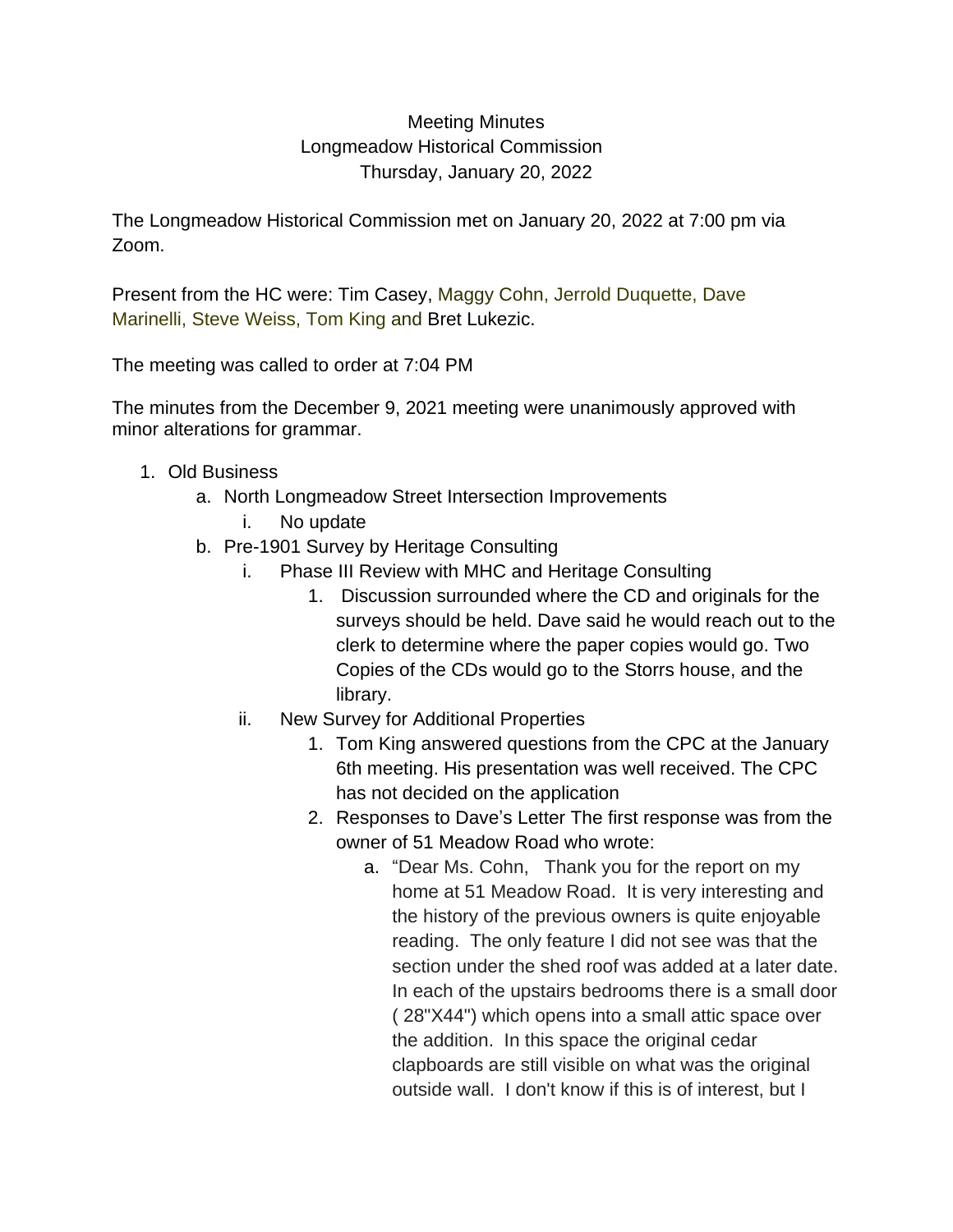thought I would share it with you. Sincerely, Beverly Fisher"

- 3. The second response was from the owner of 29 Warren Terrace who wrote:
	- a. "Ms. Cohn,

Thank you for your subject Historical Commission letter, with attachments, dated 12/3/21.

We do have some issues/questions/corrections re the ARCHITECTURAL DESCRIPTION. These could be due to not fully understanding the architectural language, but…….

"The ridge of the gabled roof is perpendicular to Warren Terrace"…….Is the 'gabled roof' that structure over the dormer located over the screened porch? Because the main roof ridge of the house runs parallel to Warren Terrace;

"A shallow exterior brick chimney is found on the WESTERN elevation"; this is incorrect….the shallow exterior brick chimney is on the EASTERN elevation of the house;

"…..and a large 2.5-story addition extends from the western elevation." We do not understand this phrase. Any addition to this house we are aware of is a single story sunroom addition on the south side; isn't the '2.5 story addition from the western elevation' the original structure?

And can it be confirmed that **1915** is the year of construction for this house?

## Jim Ryan"

Maggy referred the Ryan's questions to Heritage for clarification.

- iii. We will vote on updating the demo delay list at our next meeting.
- c. The Old Town Hall on Longmeadow Street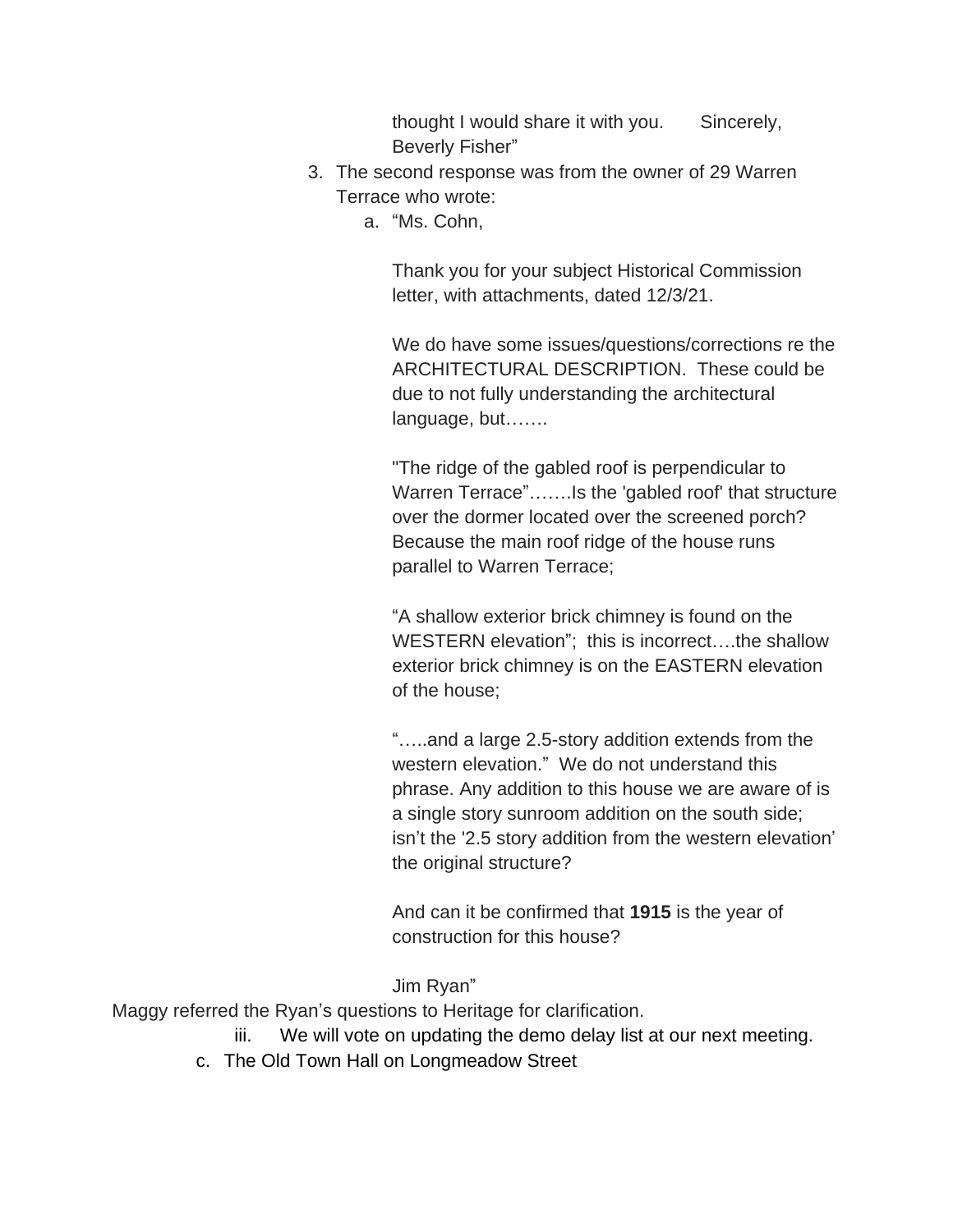- i. We are advised that Marybeth Bergeron, the chair of the permanent Building Committee had applied for a grant from the CPC in the amount of \$400,000 to restore old town hall, Tim Casey did some further research into the availability of state and federal funds and found that OTH is eligible for the Save America's Treasures grant program because it is a contributing structure to the North Longmeadow Street Historic District as well as the Massachusetts Historical Commission's Preservation Project Fund. The plan as of now is to have the CPC fund a study of what it would take to restore OTH and then use that information to apply for the federal and then the state funds. The grant application is now for \$10,000 to fund the study.
- ii. Dave expressed concerns that the study might not be comprehensive enough for the level of work required to save the building. Tim shared Dave's concern and suggested that they work together to confirm if the study would be comprehensive enough and would satisfy the needs of any potential grant applications.
- d. Historical Society
	- i. [Melissa Cybulski](mailto:mmcybulski@comcast.net)[will be giving a presentation on the connections](mailto:mmcybulski@comcast.net)  [between Emily Dickinson and Richard Salter Storrs and Richard](mailto:mmcybulski@comcast.net)  [Salter Storrs on 2/16/22 at 6:30 PM. This program will be recorded](mailto:mmcybulski@comcast.net)  [and available on the Library](mailto:mmcybulski@comcast.net)'s YouTube channel.
- e. [1607 Longmeadow Street](mailto:mmcybulski@comcast.net)
	- i. [This building was purchased by Kiernan Mulcahy. After seeing this,](mailto:mmcybulski@comcast.net)  [Al Mckee](mailto:almckee1801@gmail.com) of the Historical Society and Maggy wrote a joint letter [from the Historical Society and the Historical Commission to inform](mailto:almckee1801@gmail.com)  [him of the history of the house, advise him of the demolition delay](mailto:almckee1801@gmail.com)  [by-law that the house is subject to, and to offer technical and](mailto:almckee1801@gmail.com)  [historical assistance should he require it.](mailto:almckee1801@gmail.com)
	- ii. [He called the Historical Society after receiving the letter and](mailto:almckee1801@gmail.com)  [informed](mailto:almckee1801@gmail.com) [Betsy McKee](mailto:bmckee427@gmail.com)[that he intends to restore the house and that](mailto:bmckee427@gmail.com)  [he found a gravestone in the basement of the home and has since](mailto:bmckee427@gmail.com)  [returned it to the cemetery association.](mailto:bmckee427@gmail.com)
- f. [Eversource](mailto:bmckee427@gmail.com)
	- i. [No update](mailto:bmckee427@gmail.com)
- g. [Updated Historic Preservation Plan](mailto:bmckee427@gmail.com)
	- i. [Tom has been in contact with Jen Doherty of the Massachusetts](mailto:bmckee427@gmail.com)  [Historical Commission and has obtained examples of plans from](mailto:bmckee427@gmail.com)  [other towns to distribute to the group. He will attend a meeting in](mailto:bmckee427@gmail.com)  [March that will be recorded and will distribute it to the group. Tim](mailto:bmckee427@gmail.com)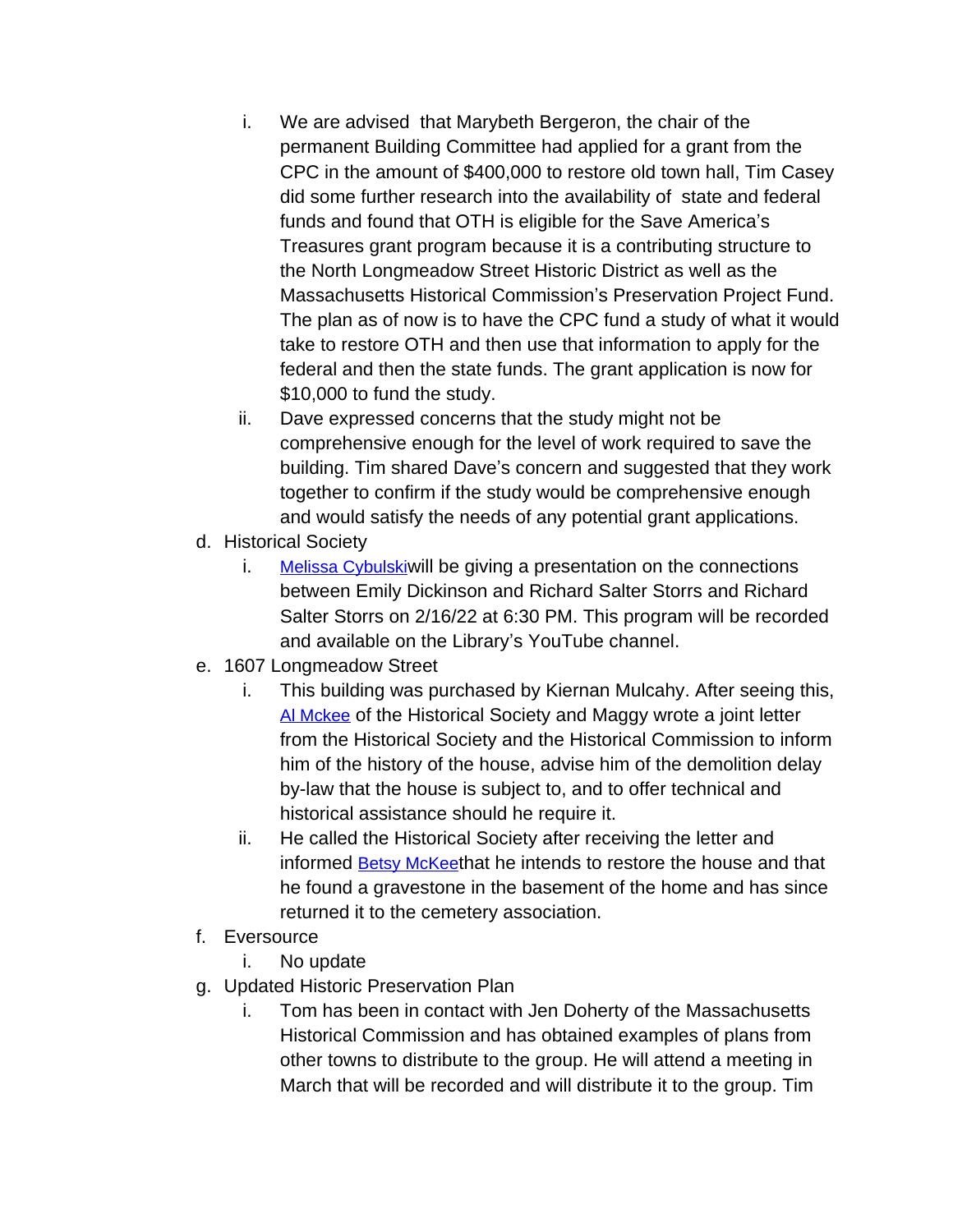suggested that the commission take the first step of reviewing the recommendations of the 1988 plan and trying to assess if any of the incomplete recommendations could be done right now and work on those between now and March. We also acknowledged that we do not have to do a Plan alone - we can call on other entities to assist us, such as the Historical Society.

- h. Maggy thanked Tim for drafting a list of resources for historic home owners that is now on the HC website.
- 2. New Business
	- a. Mailbox
		- i. We received a Season's Greetings card from the Pioneer Valley Planning Commission. We also received a note from MHC announcing the Massachusetts Preservation Project Fund round 28 applications were now open.
	- b. Certified Local Government
		- i. Tom King attended an informational session about becoming a CLG and recommended that Longmeadow become such a community. The commission unanimously agreed to pursue the matter. Tom will lead the initiative for the HC and Tim will lead for the Historic District Commission and the Building Demolition Committee. The first step will be to get the support of the town manager and then draft a memorandum of understanding between the various town bodies that govern the town's history.
	- c. Creating a National Register Historic District for South Longmeadow **Street** 
		- i. After reviewing the 1988 Plan, Tim noticed that there was a recommendation for the creation of a National Register Historic District for the southern part of Longmeadow Street. He asked Al McKee, who was on the Historical Commission at the time when they were attempting to implement the recommendations, why this was never implemented? Al informed him that this item had been put on the list as a way of preventing the town from making Longmeadow Street a two lane road. Once this threat abated, it became a relatively low priority item and was forgotten about over time. Tim believes it would be a good idea to revive this initiative since the town is going to be conducting major roadwork over the coming decade in this area and creating this district would enhance the commission's ability to preserve the current streetscape. Additionally, by setting up this district, owners of contributing